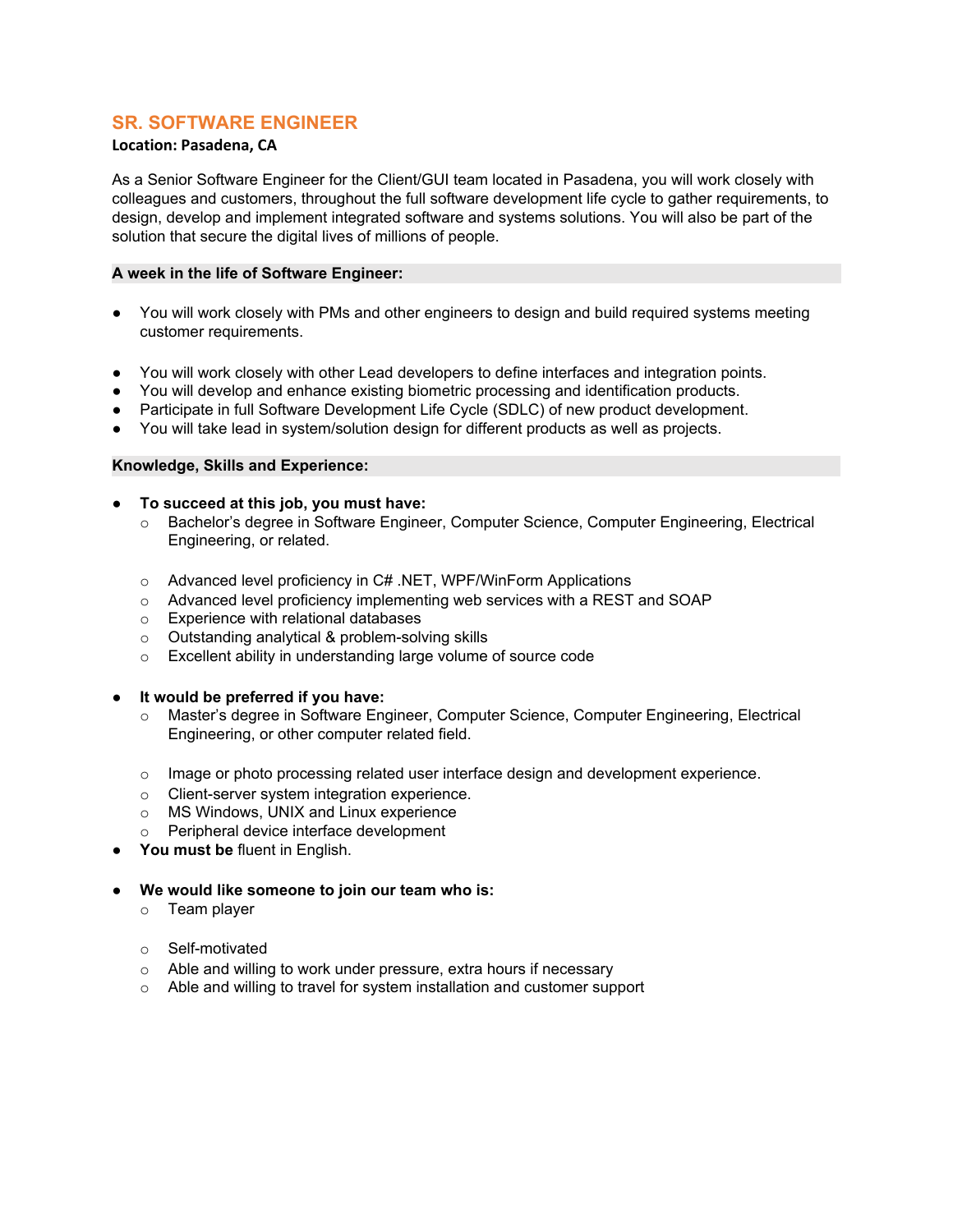# **SENIOR SYSTEM ADMINISTRATOR**

## **Location: Pasadena, CA**

As a Senior System Administrator for the System Integration team located in Pasadena, you will take leadership of Unix-like backend project from beginning to end including but not limited to architecture design, procure equipment, and implementation. You will also take leadership role of project integration that secures the digital lives of millions of people.

## **A week in the life of a Sr. System Administrator:**

- You will take leadership of all Unix (AIX, Redhat/CentOS/Oracle Linux/SLES) back-end integration task (e.g. clustering, applications, Active Directory)
- You will take leadership of project integration from beginning to end for incoming customer projects
- You will provide pre-purchase technical guidance including but not limited to answering customer questions, providing proof of concept implementations, answering security questions, and assisting with technical presentations
- You will work with vendors to design architecture and procure equipment
- You will integrate all equipment per specifications of our implementation engineers including but not limited to all firmware updates, OS installs, OS configurations, open source compilation
- You will prepare racks for shipment including documenting configurations and physically moving equipment to warehouse
- You will remote support of worldwide customer base
- You will be able to work after hours and on weekends for both planned and unplanned maintenance and time sensitive integration projects
- You will mentor and cross-train other members on the team
- You will travel occasionally

- **To succeed at this job, you must be experienced in:**
	- $\circ$  Installing, configuring, troubleshooting, and maintaining various flavors of Linux at a senior level (e.g. Redhat, Oracle Linux, SLES, and AIX)
	- $\circ$  various internet services and related open source (e.g. SMTP, FTP, SFTP, SSH, HTTP, SMB)
	- o OS Failover technology at a middle to senior level (e.g. Linux cluster, UNIX cluster)
	- o Hypervisors at a middle to a senior level (e.g. VMware/ESXi)
	- o SAN at a middle level (e.g. IBM, HP, EMC, Hitachi)
	- o Cisco networking at a junior to middle level
	- $\circ$  Open Source applications at a junior to middle level (e.g. apache, postfix, samba)
	- o Fiber switches at a middle level (e.g. Brocade, Cisco)
	- o Load Balancers at a middle level (e.g. F5, Kemp)
	- o Server hardware at a middle level (IBM, HP, Dell)
	- $\circ$  Windows applications at a junior to middle level (e.g. Exchange, Cluster, IIS)
	- **o** UNIX shell programming
- **It would be preferred if you have:**
	- o knowledge with various flavors of Windows at a middle level (e.g. Win 2008, Win 2012, Win7)
	- o knowledge in Storage Failover technology (e.g. SAN replication)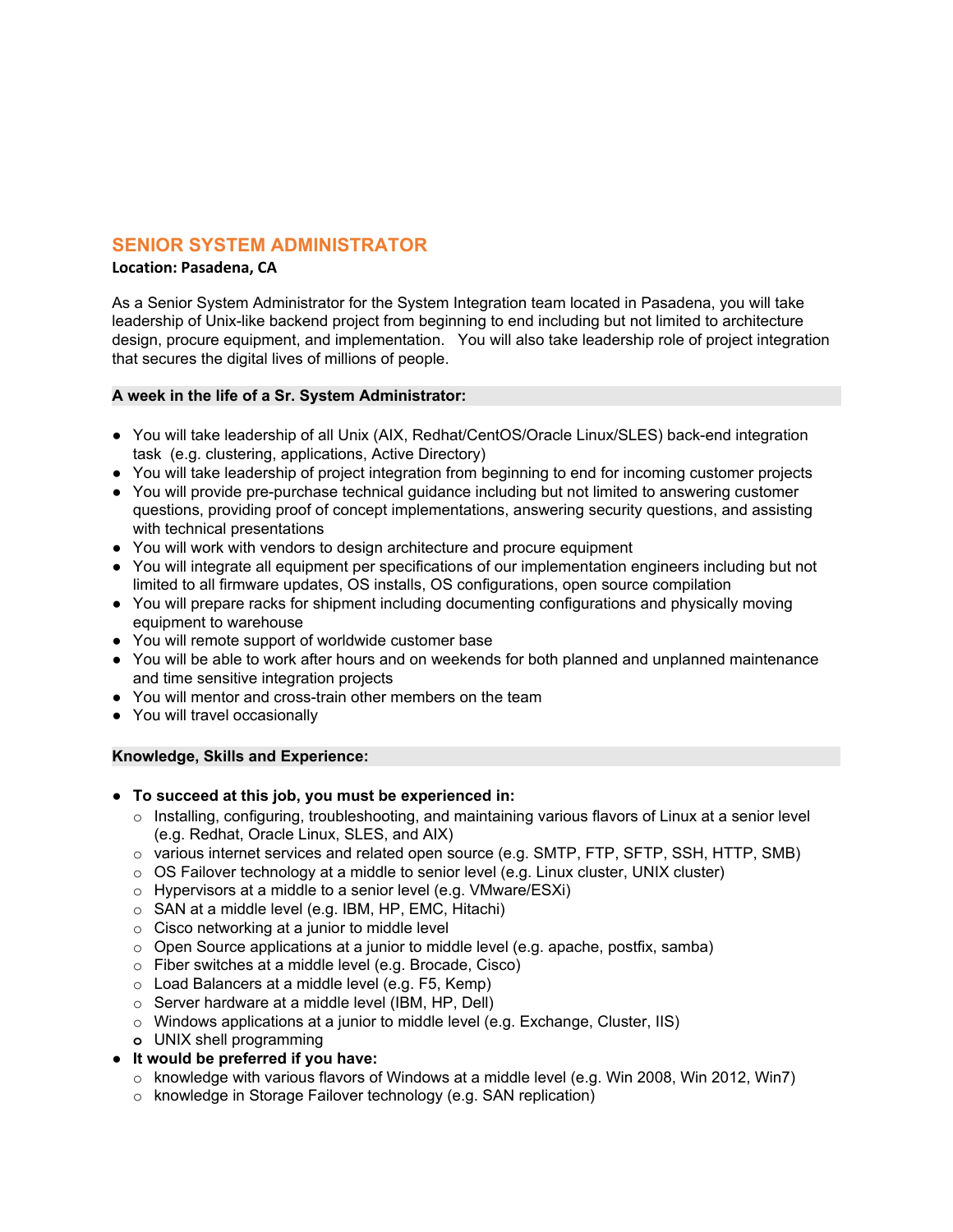- **You must be** fluent in English
- **We would like someone to join our team who has** leadership and mentoring skills; has excellent critical thinking skills and troubleshooting skills; great team player; is eager to learn; detail-oriented; good at balancing following directions and working independently; has ability to lift 50 pounds in order to move equipment.
- **You must have** a Bachelor's Degree in Computer Science or Engineering

# **Biometric Research Scientist - (17002313)**

## **General Description**

As a Biometric Research Scientist for the Biometric R&D team located in Pasadena, you will be part of developing the next generation of biometric algorithms while pushing the boundaries of digital image processing, biometric identification accuracy, and speed for existing technologies in the areas of finger, palm, face, iris and other modalities. You will be joining a collaborative environment focused on innovation and development of disruptive core technologies that secure the digital lives of millions of people.

## **A week in the life of a Biometric Research Scientist:**

- You will conduct scientific research in the areas of biometric data acquisition, processing, analysis, and recognition independently or as a team member.
- You will implement, develop and integrate algorithms into various internal and external deliverables such as SDKs, software system solutions and hardware product.
- You will support, test and troubleshoot existing and new algorithms, technologies and products.

- **To succeed at this job, you must have:** at least 3 years of experience of any combination with scientific R&D in the areas of image processing, pattern recognition and/or biometrics and C/C++ programming.
- **It would be preferred if you have** a PhD from an accredited institution in Mathematics, Electrical Engineering, or Computer Science with a focus on Image Processing, Pattern Recognition, Computer Vision, Statistical Analysis and Machine Learning or 5+ years of equivalent experience, as well as experience in algorithm development, implementation, and validation with a minimum of five years of programming C/C++ for Windows and Linux.
- **You must be** fluent in English.
- **We would like someone to join our team who is** a strong written and verbal communicator, self-motivated and able to manage stress in a fast-paced environment.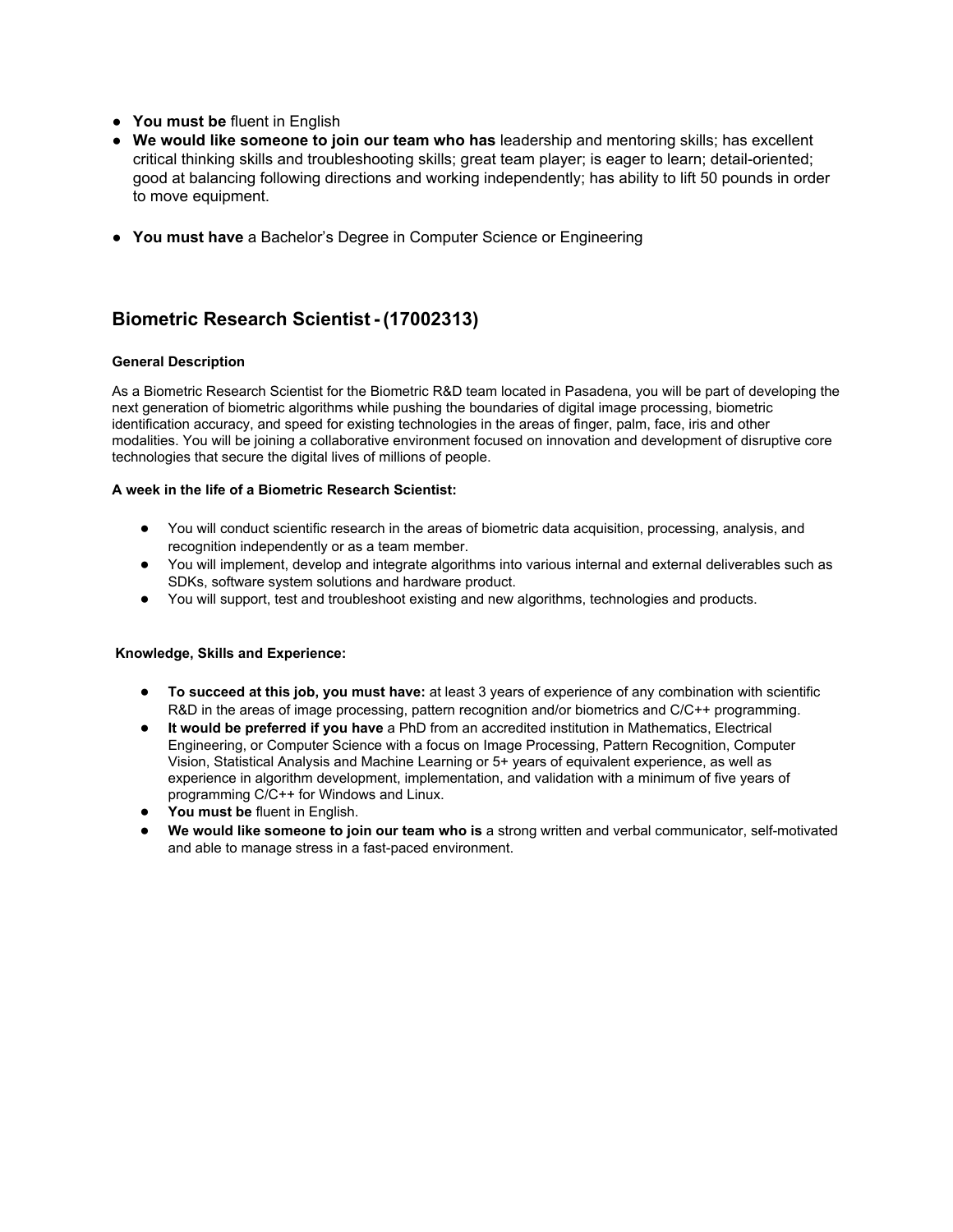# **System Integration Engineer - (17001501)**

## **General Description**

As the System Integration Engineer for the Gemalto Cogent, Technical Lead team located in Pasadena, you will be responsible for overseeing Biometrics systems project phases, from designing and verifying system specifications and project requirements to performing the system configuration, integration, testing, troubleshooting, deployment, and system acceptance. You will also lead the implementation of said biometric systems that secure the digital lives of millions of people.

## **A week in the life of a System Integration Engineer:**

- Provide technical guidance in the implementation of complex system integration projects.
- Coordinate project activities effectively among PMs, Developers, IT, Support, and Documentation teams
- Analyze customer's requirements, project SOW and RFPs.
- Develop high level system architecture and project plan.
- Work with Project Managers and Developers to kick-off the project.
- Perform installation and configuration of the software and hardware products, build integrated systems, and verify system functionality and performance (user acceptance testing).
- Deploy automated biometric identification system at customer site. (requires some travel)
- Document the design specifications, installation procedures, and other system related information and provide knowledge transfer.
- Write scripts (Python/Perl/UNIX Shell/PL/SQL) to automate and enhance system deployment and maintenance procedures.

- **To succeed at this job, you must have:** combined experiences designing, testing and implementing UNIX, Linux and Windows environments with programming skills in Shell, Python, Perl C, C++ and/or Java.
- **It would be preferred if you have** Windows Server, SAN Storage, Oracle database and Virtual Machine knowledge and M.S. Degree in CS.
- **You must be** fluent in English
- **We would like someone to join our team who is** a team-player, positive, and likes a challenge.
- **You must have** a Bachelor's Degree in Computer Science or Engineering.
- **We are looking for someone with** 5+ years of experience in system design, deployment, configuration.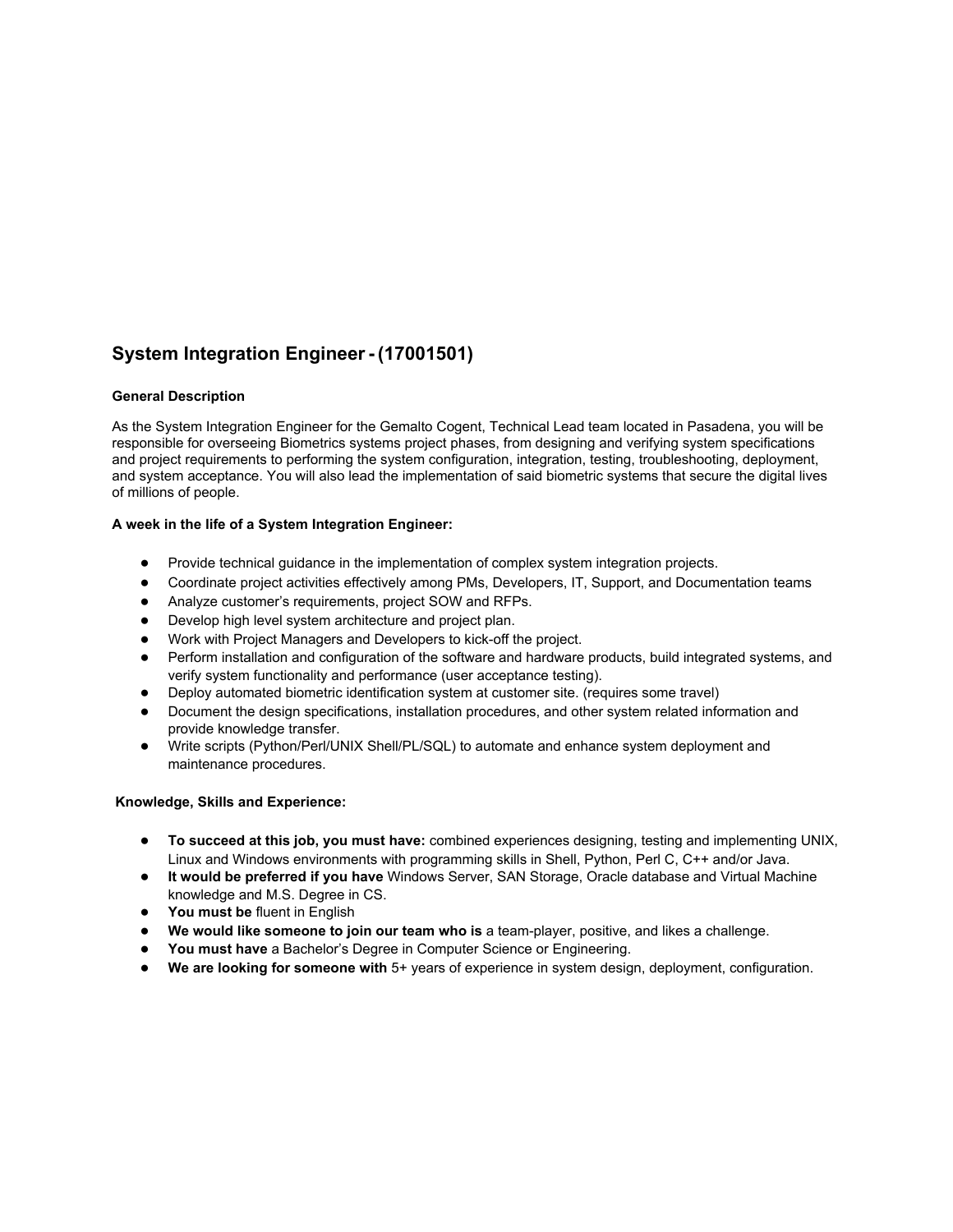# **Software Engineer - (17002702)**

#### **General Description**

As a Software Engineer for the Software backend team of our Cogent, Biometrics BU located in Pasadena, you will work closely with colleagues and customers throughout the full software development life cycle to understand customer needs. You will design, develop and implement integrated software and systems solutions using C, C++, and/or Java for product and feature enhancements and new product development. You will also collaborate with software architects, software engineers, quality engineers, and other team members to design and build required systems to meet customer requirements and expectations, which in turn will secure the digital lives of millions of people.

#### **A week in the life of a Software Engineer:**

- You will develop server side applications using C, C++ and/or Java for multiple platforms such as Windows, Linux, AIX, etc.
- You will collaborate with lead developers DBA's and system engineers to define and build interfaces and integration points using SOA and RESTful services.
- Your will apply your deep knowledge of source code, agile practices, UAT and SDLC to adhere to industry standard design and coding practices and standards.
- You will analyze source code and resolve current production system issues.

- **To succeed at this job, you must have:** experience developing software using C, C++ and Java, knowledge of SOA, ability to work with various operating systems such as Windows, Linux, or other UNIX variants.
- **It would be preferred if you have** a Master's degree in Software Engineering, Computer Science, Electrical Engineering or a related field, experience working with relational databases, client-server system integration experience, familiarity with network programming using TCP/IP and UDP, knowledge of Microsoft Windows development environments and tools such as Visual Studio 6.0/2010 and Visual SourceSafe, web-based and Java development tools, J2E, EJB, Hibernate, JavaScript development experience, SOA knowledge, script-development experience, knowledge of Oracle and MSSQL and an ability to understand large volumes of source code.
- **You must be** fluent in English.
- **We would like someone to join our team who is** able to work in a fast-paced environment, influential, results-oriented with strong process and execution skills, a great team-player, able to travel, can multi-task while handling large workloads under time constraints and has excellent communication and teaching skills.
- **You must have** a Bachelor's Degree in Software Engineering, Computer Science, Electrical Engineering or a related field.
- **We are looking for someone with** 3+ years of experience writing C, C++ and Java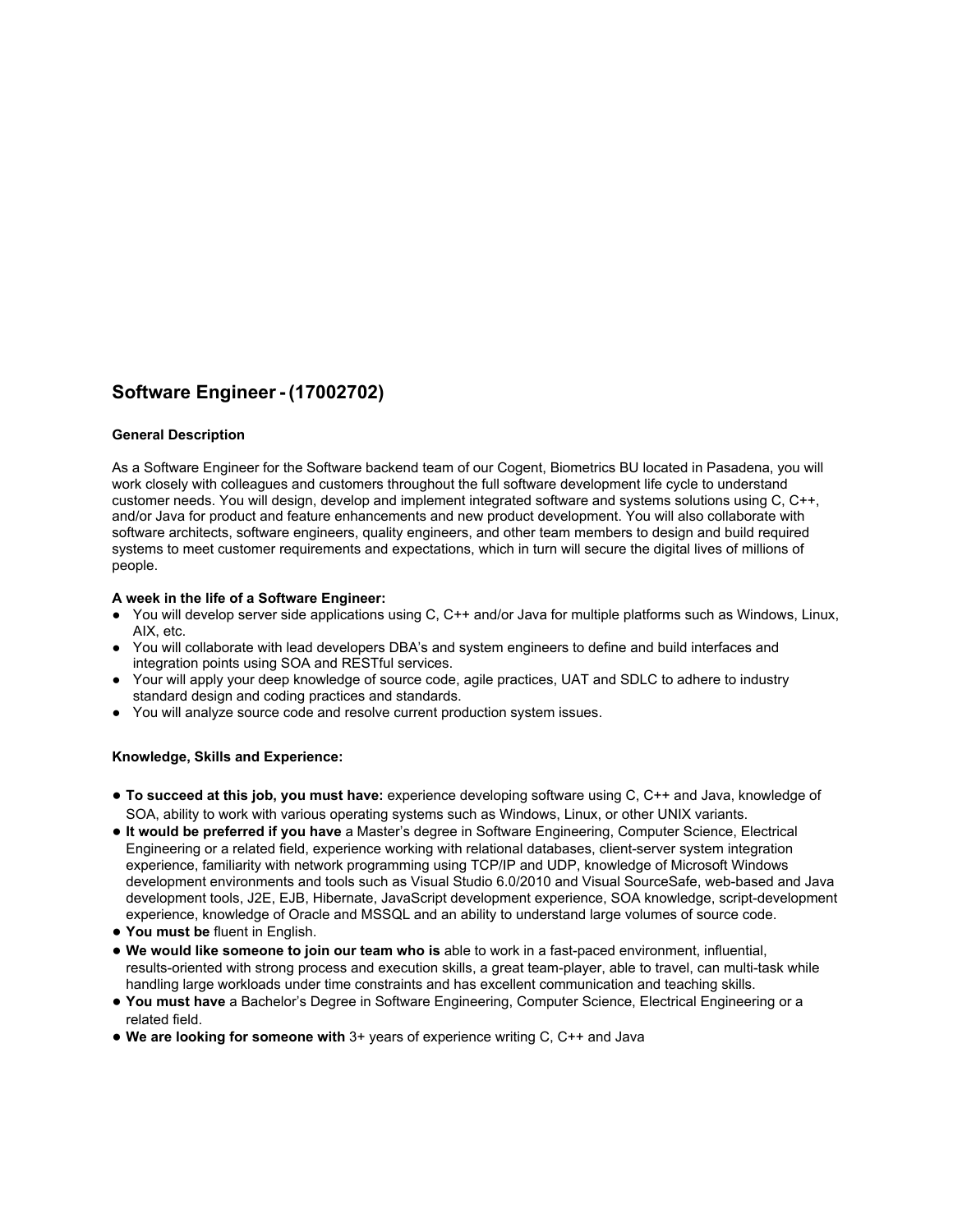# **Senior Biometric Research Scientist - (17002379)**

#### **General Description**

As a Senior Biometric Research Scientist for the Biometric R&D team located in Pasadena, you will be part of developing the next generation of biometric algorithms while pushing the boundaries of digital image processing, biometric identification accuracy, and speed for existing technologies in the areas of finger, palm, face, iris and other modalities. You will be joining a collaborative environment focused on innovation and development of disruptive core technologies that secure the digital lives of millions of people.

#### **A week in the life of a Biometric Research Scientist:**

- You will lead and conduct scientific research in the areas of biometric data acquisition, processing, analysis, and recognition independently or as a team member.
- You will be responsible for the development and performance of certain biometric algorithms, ensuring the algorithms can achieve pre-defined performance goals in both internal and external evaluation.
- You will implement, develop and integrate algorithms into various internal and external deliverables such as SDKs, software system solutions and hardware product.
- You will provide high valued recommendations for core technology roadmaps.

- **To succeed at this job, you must have:** experience of any combination with scientific R&D in the areas of image processing, pattern recognition, and/or biometrics, C/C++ programming knowledge and experience in leading research projects.
- **It would be preferred if you have** a PhD from an accredited institution in Mathematics, Electrical Engineering, or Computer Science with a focus on Image Processing, Pattern Recognition, Computer Vision, Statistical Analysis and Machine Learning, 10+ years of experience in algorithm development, implementation, and validation with a minimum of 10 years of programming C/C++ for Windows and Linux.
- **You must be** fluent in English.
- **We would like someone to join our team who is** passionate for next generation technologies with an ability to predict or recommend technology trends, a strong collaborator, excellent verbal and written communicator, has project management abilities, driven and organized.
- **You must have** a Master's Degree in a related field.
- **We are looking for someone with** 7+ years of experience with scientific R&D.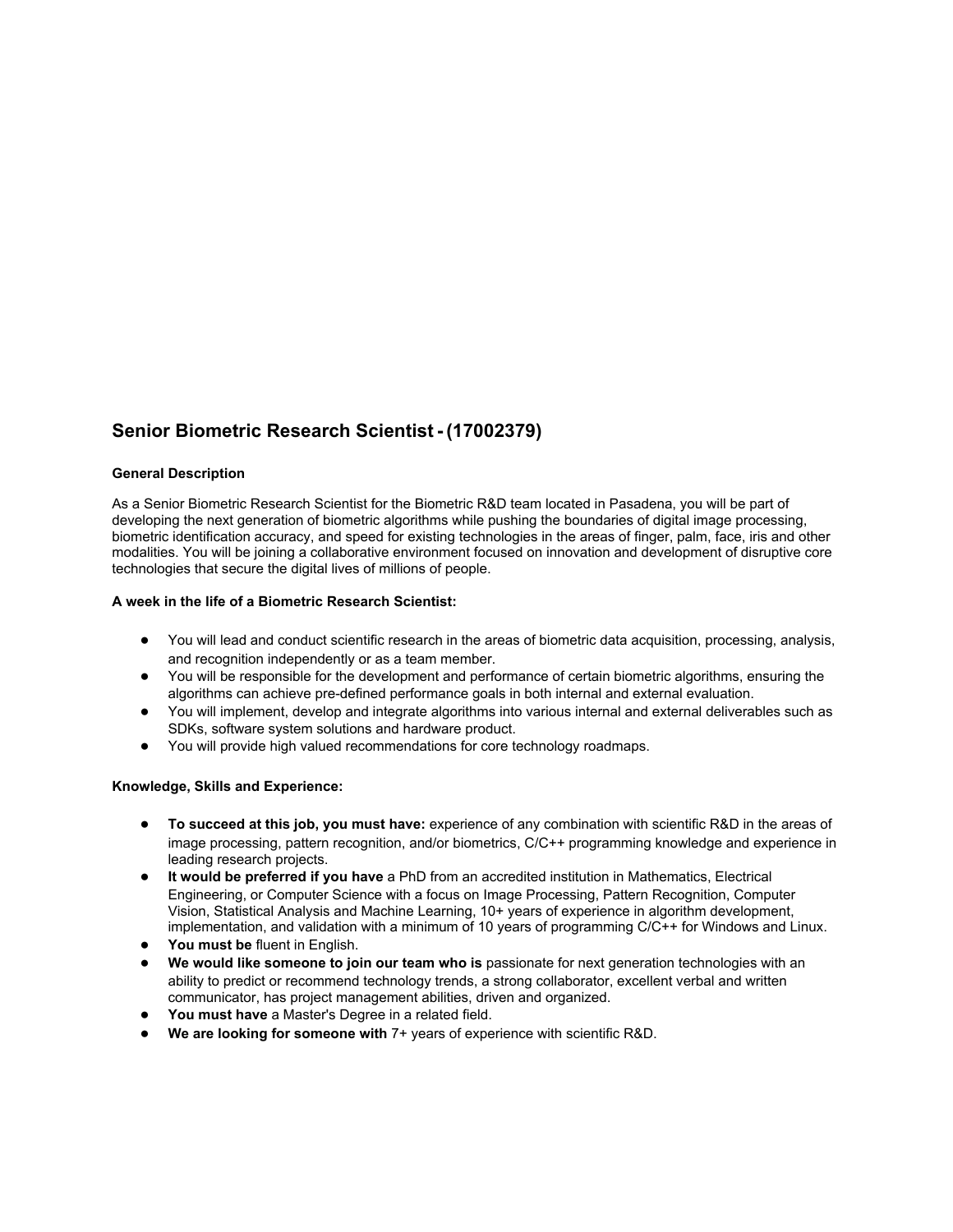# **Sr. Project Manager - (17001495)**

## **General Description**

As a Senior Project Manager for the Project Management team located in Pasadena, you will be familiar with biometrics systems concepts, practices, and procedures. You will rely on extensive experience and judgment to plan and accomplish goals while working under minimum supervision and adhering to company processes and procedures. You will also take an active role in creation of new processes and procedures, support site business metrics and objectives by drawing from your project management experience.

#### **A week in the life of a Senior Project Manager:**

- You will manage projects in a matrix organization while creating and maintaining a close working relationship with the R&D managers and personnel.
- You will resource global delivery biometric projects to meet defined objectives on time.
- You will coordinate with remotely located engineering teams that build and maintain the biometric systems.
- You will coordinate with government agencies that operate systems to which the biometrics system interfaces.
- You will contract maintenance and renewal with various governments, including a significant number of law enforcement agencies.
- You will utilize complex accounting and reporting systems used to provide information required to invoice the customer, pay subcontractors and track project cost.
- You will frequently interact with non-technical customer managers, subcontractor project managers, and local government users of the biometrics system.
- You will be responsible for the safety and security of sensitive and confidential customer and company information.
- You will prepare and present for the customer and Gemalto management detailed status reports, project schedules, and historical reports that track highly detailed history of all aspects of the project.

- **To succeed at this job, you must have:** a Bachelor's degree or higher from an accredited university, a minimum of five years of IT Project Management experience and ability to travel up to 30% of the time.
- **It would be preferred if you have** a Master's degree in Computer Science, Project Management, or a related field; 3+ year of Biometrics industry experience, a PMP certification, experience managing complex projects in a matrix environment where not all resources needed to complete the project are under the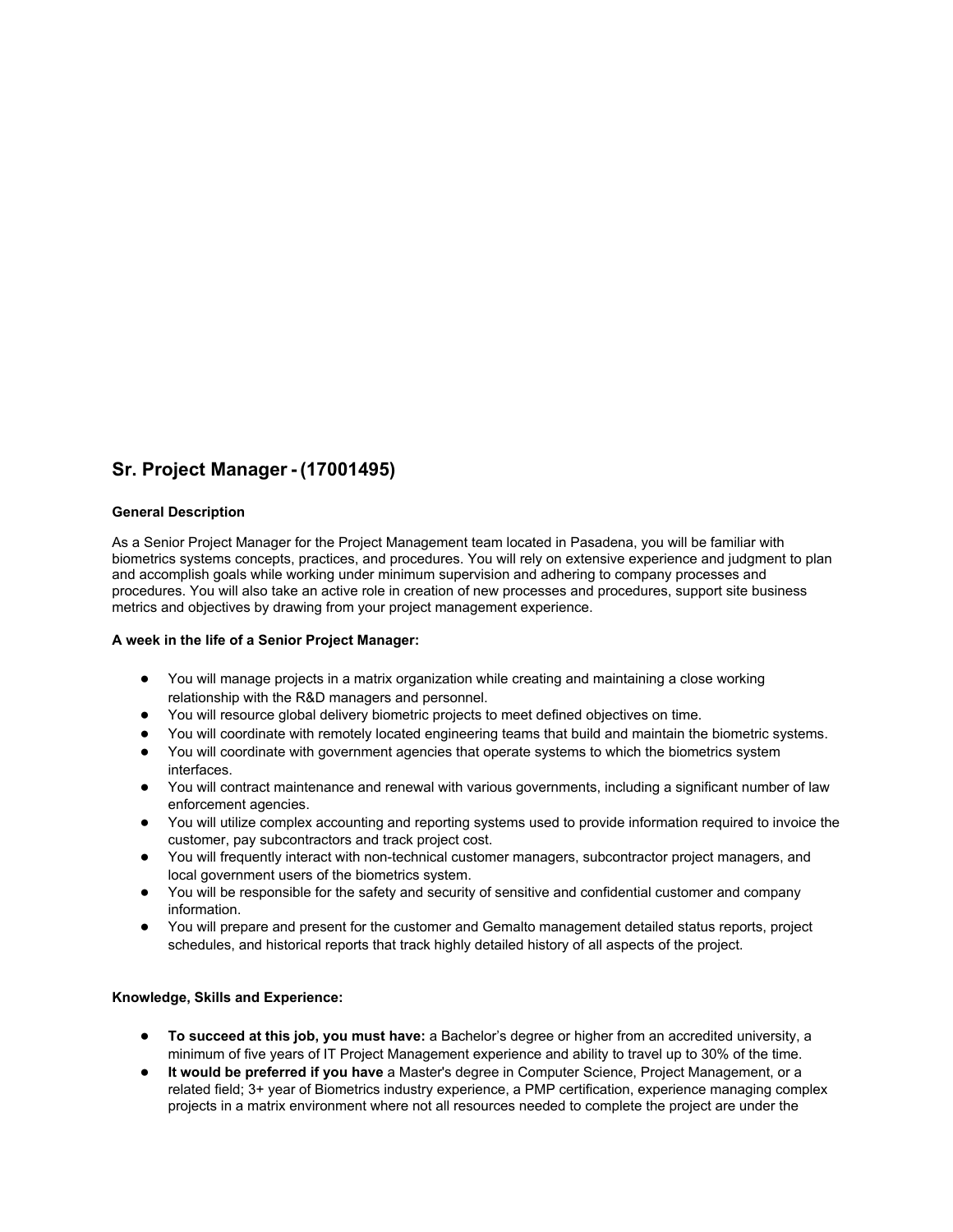control of the project manager, proven ability to manage projects with numerous remote locations across multiple time zones, training in conflict resolution and difficult work environments, ability to communicate complex technical information to non-technical managers and users and systems integration experience with multiple disparate IT environments.

- **You must be** fluent in English.
- **We would like someone to join our team who is** able to work with cross functional teams across multiple functions and disciplines, a strong communicator, engaging, influential, able to multi-task and handle large workloads under time constraints, results-oriented with strong process and execution skills, a self-starter that leads with energy and passion and able to understand and apply analytical and statistics tools.

# **PRODUCT MANAGER – FRONTEND SYSTEMS**

**Location:** Pasadena (preferred)

As a product manager for the biometrics business line team located in Pasadena, California, you will work with cross functional teams to introduce **frontend system** products such as Livescan, Mobile ID, etc. by identifying potential market demands; conducting market research; defining product roadmaps; generating product requirements; determining specifications, production timetables, pricing, and plans for product introduction; developing marketing strategies.

You will also actively monitor profit-and-loss on a product basis, manage product sunsetting process, prioritize & allocate resources to introduce new and enhanced technologies and solutions that secure the digital lives of millions of people.

## **A week in the life of a Product Manager, you will:**

- Understand and articulate customers' needs and desires.
- Define product roadmaps with well documented nature and scope of present and future product lines.
- Assess market competition by comparing company's products to competitors' products.
- Introduce and market new products by developing plans with R&D, production, supply chain, sales, marketing, finance, etc.
- Work with segment marketing people to develop and implement product marketing strategies and initiatives.
- Provide management product-focused statistical reports with key financial & operational performance and product-oriented forecasts.
- Facilitate with supply chain and factories to optimize inventory turnover and product availability.
- Determine product pricing by utilizing market research data; studying competition offerings; anticipating volume; costing special and customized needs; ongoing maintenance and enhancements, etc.
- Process operational and escalated product issues.
- Maintain professional and technical knowledge by conferences, workshops, online studies, customer engagements, and professional networking, etc.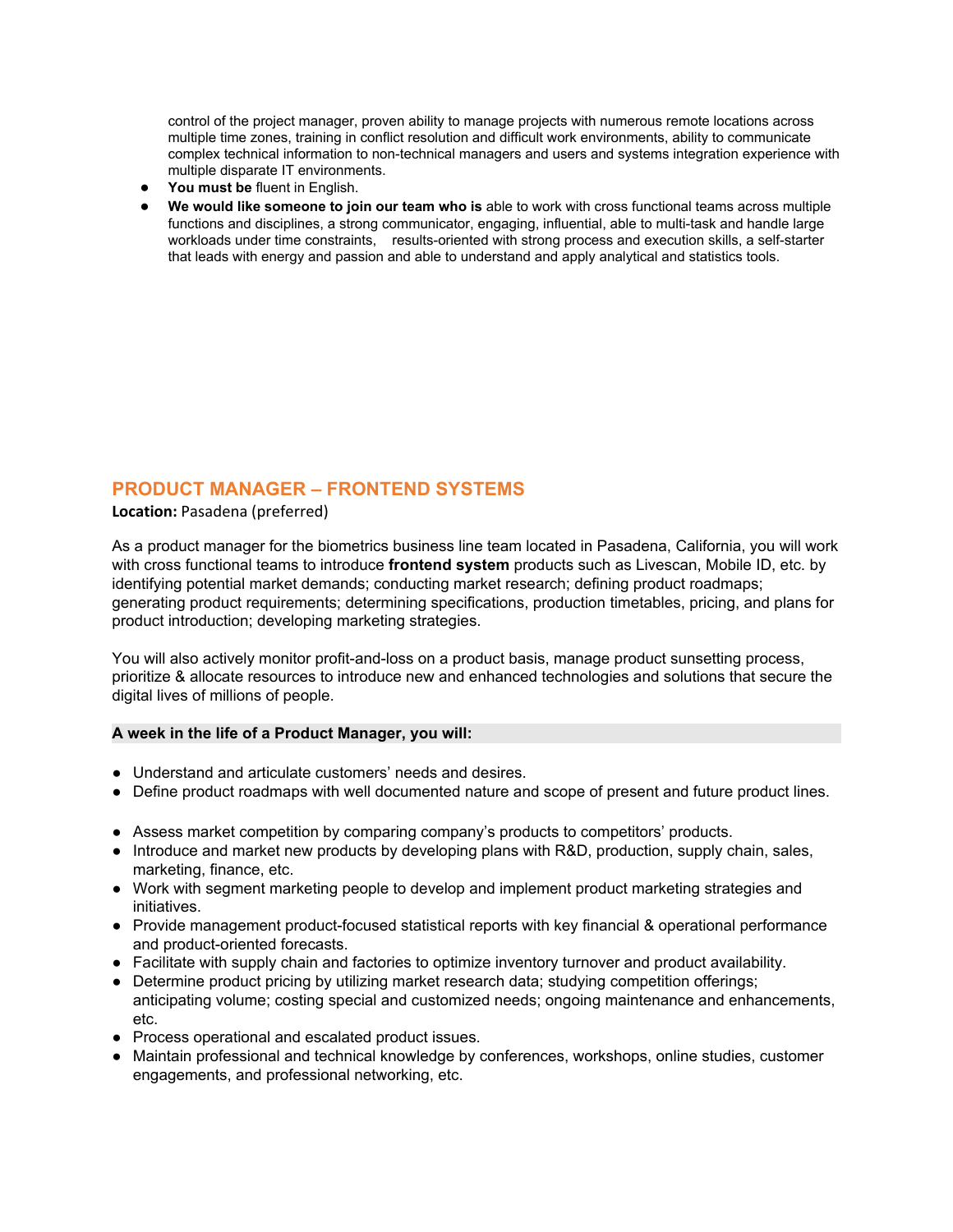## **Knowledge, Skills and Experience:**

- **To succeed at this job, you must have** balanced skills in technology, engineering, communication, collaboration, business, and leadership.
- **It would be preferred if you have**: a) Master's degree in Computer Science, Computer Engineering, or other Science, Technology, Engineering, and Mathematics disciplines; b) rich biometrics product experience; c) solid product management knowledge and skills; d) product marketing knowledge & experience; e) effective quantitative and qualitative business analysis skills.
- **You must be** fluent in English.
- **We would like someone to join our team who is** technical savvy, has good communication and collaboration skills, can work under pressure to deliver optimal results with multiple constraints.
- **You must have** a Bachelor's Degree in Computer Science, Computer Engineering, or other Science, Technology, Engineering, and Mathematics disciplines.
- **We are looking for someone with** three (3) years or more of experience in product development, product management, solution delivery, or related fields

# **SENIOR OPTICAL HARDWARE ENGINEER**

## **Location: Pasadena, CA**

As a Senior Optical Hardware Development Engineer for the Biometric R&D hardware team located in Pasadena, you will be part of developing next generation biometrics hardware devices, including biometrics capture devices for fingerprint, palm print, facial and iris. You will be joining a collaborative environment focused on innovation and development of disruptive core technologies that secure the digital lives of millions of people.

# **A week in the life of an Optical Hardware Engineer:**

- You will be required to utilize your technical expertise in optical system design, development, test and manufacturing
- You will be required to make technical decisions in finding solutions for developing optical devices and options of components and materials
- You will responsible for implementing reflector and refractor designs to meet performance requirements
- You will be responsible for supports, testing, troubleshooting, for existing product lines
- You will be required for providing training and technical guidance for optical component fabrication
- You will be required to work efficiently with team members including mechanical, electrical, software, firmware, algorithm engineers to deliver the final product.

- **Basic Qualifications**
	- o Bachelor's degree or higher from an accredited university
	- o Minimum seven (7) years of combined experience with optical system design, development, component testing and/or fabrication
	- o Minimum three (3) years of design experience with optical design software (examples include Zemax, ASAP, CODE V, or OSLO)
- **● Preferred Qualifications**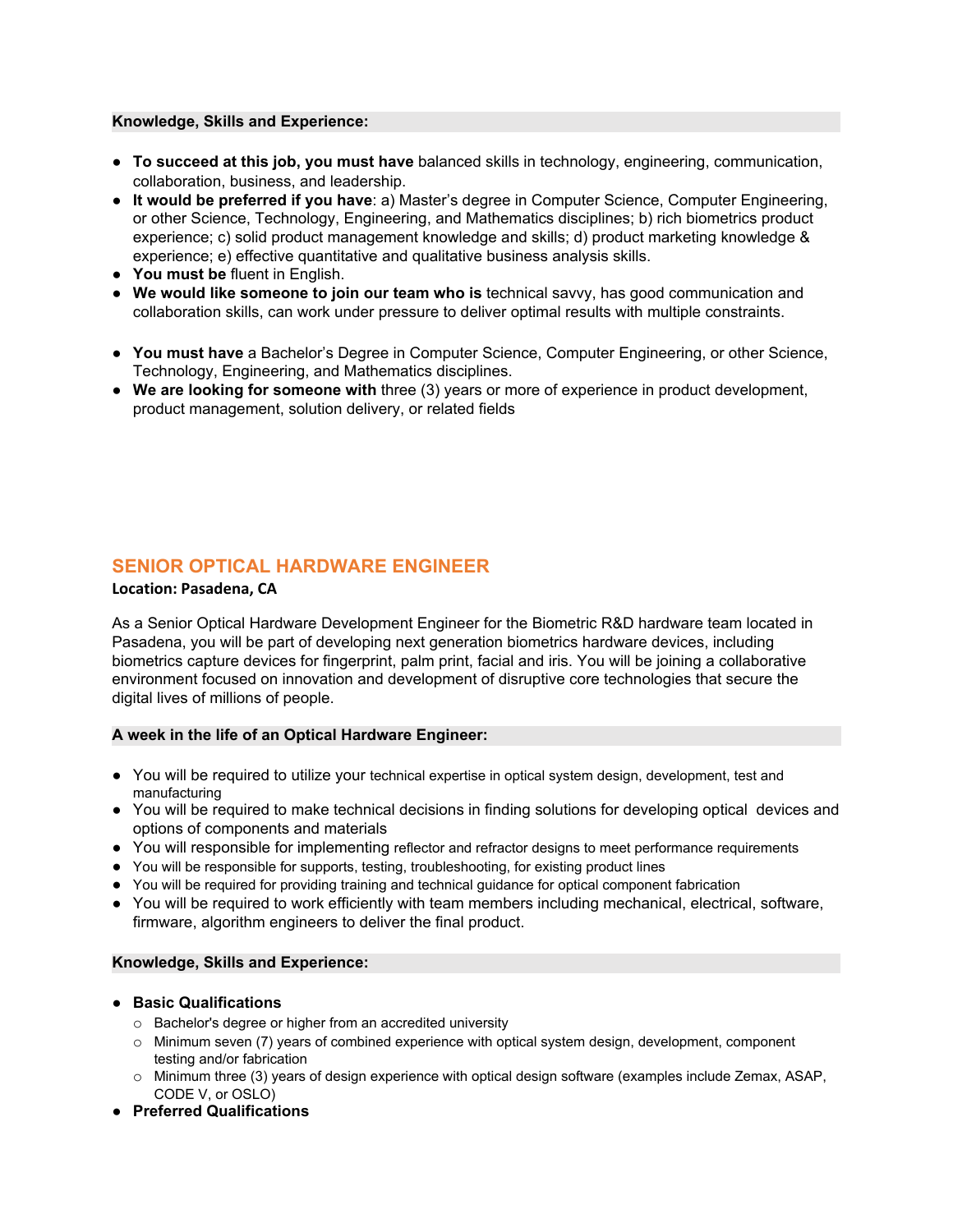- o Master's degree in Optical engineering, Mechanical engineering or similar disciplines from an accredited institution
- o Minimum of ten (10) years experiences with CMOS optical system design, development, testing and product delivery
- o Minimum of ten (10) years experiences with integrated analysis combining structural and thermal analyses with optical ray tracing, as well as stray light and optical performance analyses
- o Experiences in Mechanical design with Solid works and a wide range of testing activities
- o Experiences with LED lighting sources
- o Knowledge with designs using various CMOS image sensors
- $\circ$  Ability to work independently as well as demonstrated experience working in multi-disciplinary teams
- o Well-development organizational, problem-solving and communication skills
- o Project lead and management capabilities

# **SENIOR TECHNICAL WRITER**

## **Location: Pasadena, CA**

Applicants for the Senior Technical Writer position must possess superior editing skills, a meticulous attention to detail, and the ability to translate complex ideas and highly-technical information into language that is easy for non-technical readers to understand. Due to the highly-technical subject matter, an ideal candidate for this position would have a background in both engineering (computer science) and writing. In addition, applicants must have experience writing User Guides, Test Plans, and Test Cases.

#### **A week in the life of a Senior Technical Writer**

- Writing technical project documents (e.g., design documents, test cases, interface control documents, system administrator guides, release notes, etc.)
- Writing detailed user guides that provide step-by-step instructions for using 3M Cogent software and hardware (This involves interviewing engineers and hands-on work with the software and hardware in order to gain a "user's point of view" of the processes and workflows.)
- Updating existing user guides to reflect new versions of software and hardware
- Analyzing customer requirements and writing test cases to be used during system testing to confirm/demonstrate that the system meets all requirements
- Editing a variety of technical and marketing documents written by engineers and high-level executives for formatting, spelling, grammar, and consistency
- Assisting with editing and formatting of business proposals
- When documenting the software, reporting any bugs/issues to the appropriate engineer, and following up to ensure the bugs/issues are resolved
- Working with engineers to ensure consistent and correct language throughout the entire interface of a software product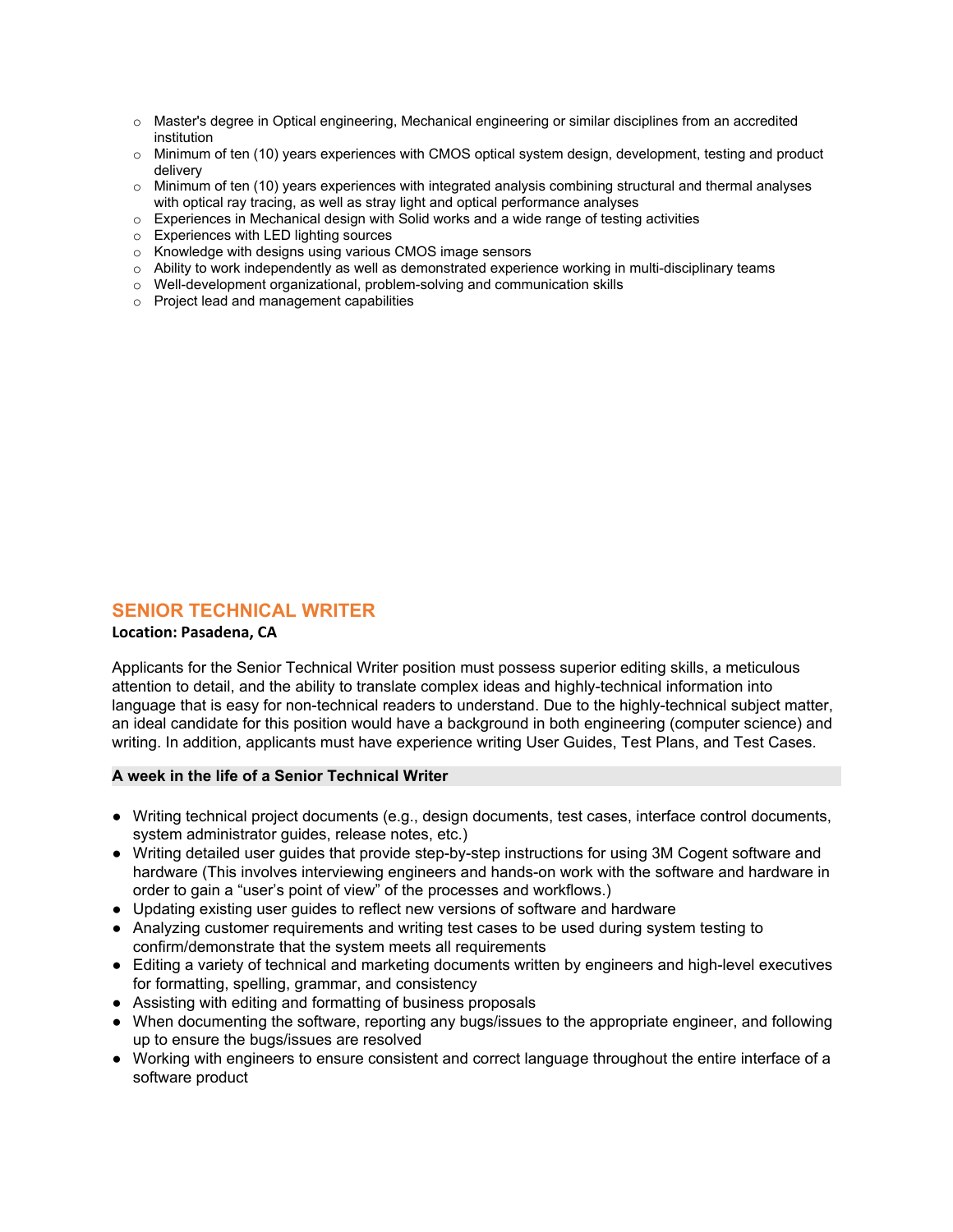## **Knowledge, Skills and Experience:**

## **To succeed at this job, you must have:**

- Bachelor degree or higher from an accredited university
- Minimum of two to three (2-3) years of technical writing experience

# **It would be preferred if you have:**

- Expert knowledge of grammar, spelling, and punctuation usage for the English language
- Superior editing skills
- Ability to translate complex ideas and highly-technical information into language that is easy for non-technical readers to understand
- Extensive experience using computer software and hardware
- Meticulous attention to detail
- Aptitude for working in a fast-paced IT environment
- A minimum of beginner-level ability in Adobe FrameMaker® software
- Advanced-level ability in Microsoft Word® software
- Ability to express ideas clearly when writing and when speaking
- Ability to work independently and to organize and prioritize work
- Ability to learn new concepts quickly
- Ability to work under extreme pressure and very tight deadlines
- Ability and willingness to work overtime, including nights, weekends, and holidays (only when necessary to meet a deadline)

## **You must be** fluent in English

**We would like someone to join our team who:** is a people person who is excited to learn about new technology

**You must have:** a Bachelor's Degree from an accredited university

**We are looking for someone with:** is adept at communicating complex technical concepts in a clear and concise manner

# **QUALITY ASSURANCE OFFICER**

## **Location: Pasadena, CA**

As a Quality Assurance Officer for the Government Business Unit, in Platform & Services Delivery team located in Pasadena, you will evaluate, at project level, how processes are executed against applicable policies, procedures and practices within Gemalto. You will regularly report to the project team the results of your assessment and you will monitor non-compliances resolution until closure or escalate when needed. You will also provide management with visibility on both process and product control.

At organization level, you will participate to the definition, the implementation and the continuous improvement of the software development processes.

## **A week in the life of a Quality Assurance Officer:**

- You will participate to project reviews.
- You will audit project plan, project tasks and their execution.
- You will report non-compliances if any, and monitor their resolution.
- You will support project teams on day-to-day basis by providing a methodological help.
- You will report progress, issues, and propose actions.
- You will contact and collaborate with most of the projects & organization stakeholders including management.
- You will contribute to the definition and implementation of continuous improvement plans.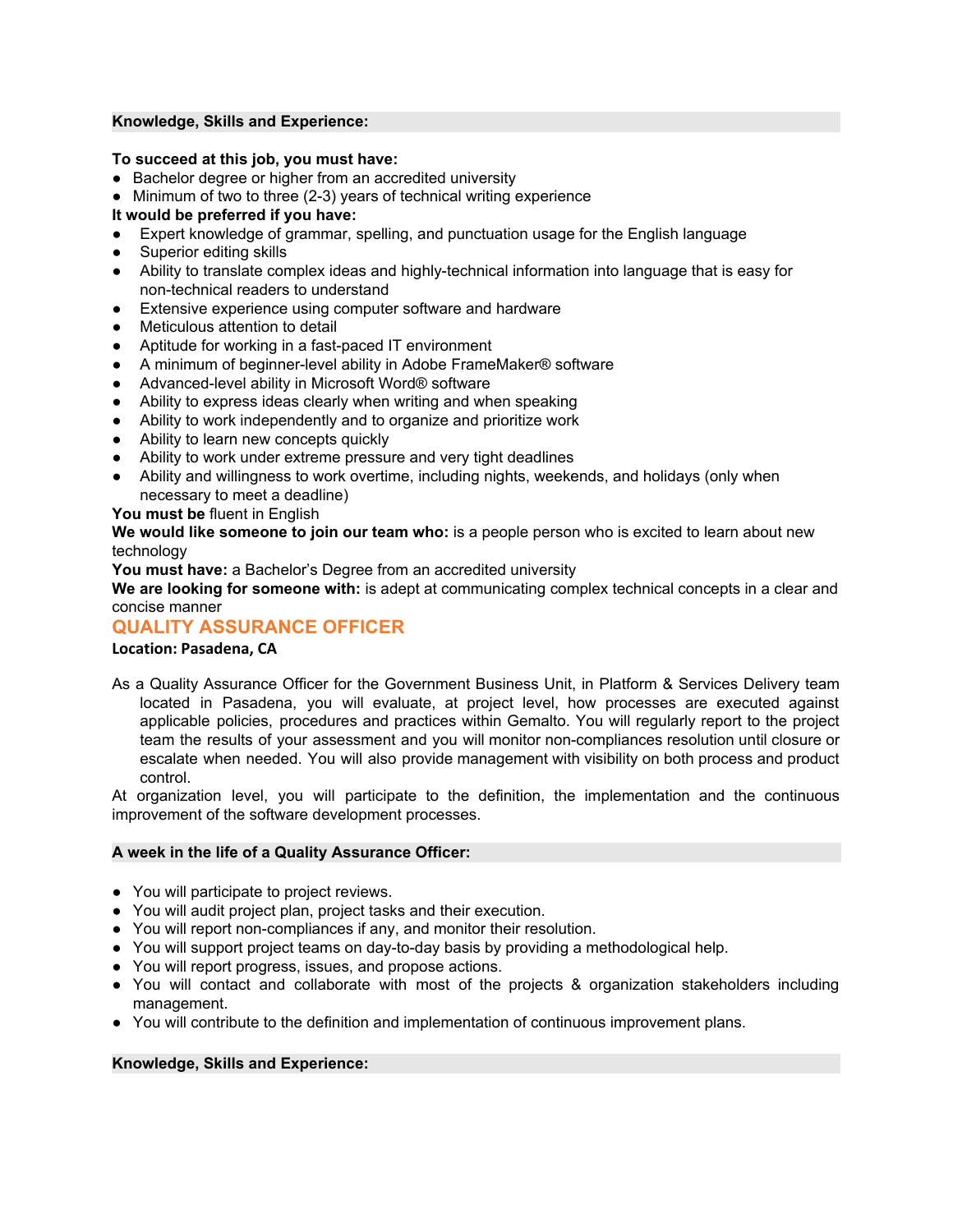- **To succeed at this job, you must have** at least 5 years of experience required in software development and services & solutions project management. You must master project management, development methodology, programming, test & validation, integration, and configuration management activities.
- **It would be preferred if you have** knowledge in quality assurance (process oriented) and quality management methods.
- **You must be** fluent in English.
- **We would like someone to join our team who is** a team player with excellent communication and interpersonal skills. Also someone organized, rigorous, autonomous, assertive, and customer oriented.
- **● You must have a Bachelor's Degree** in software engineering, computer science or related fields.

# **ORACLE DATABASE ADMINISTRATOR**

## **Location: Pasadena, CA**

As an Oracle DBA for the System Integration Team, you will take a leadership in the administration, maintenance, and implementation of Oracle databases. You will also play a key role in delivering projects that secure the digital life of millions of people.

## **A week in the life of an Oracle Database Administrator:**

- **You will** install and upgrade the Oracle server and client.
- **You will** allocate system storage and plan future storage requirements for the database system.
- **You will** perform database backups, validate backups, and periodically restore database to test backup and restoration.
- **You will** maintain archive logs.
- **You will** monitor database performance and perform Oracle database performance tuning.
- **You will** create tablespaces, increase tablespace size, create database objects, and maintain creation scripts.
- **You will** modify database structure if needed.
- **You will** create Oracle users and enforce system security.
- **You will** audit user access to the database